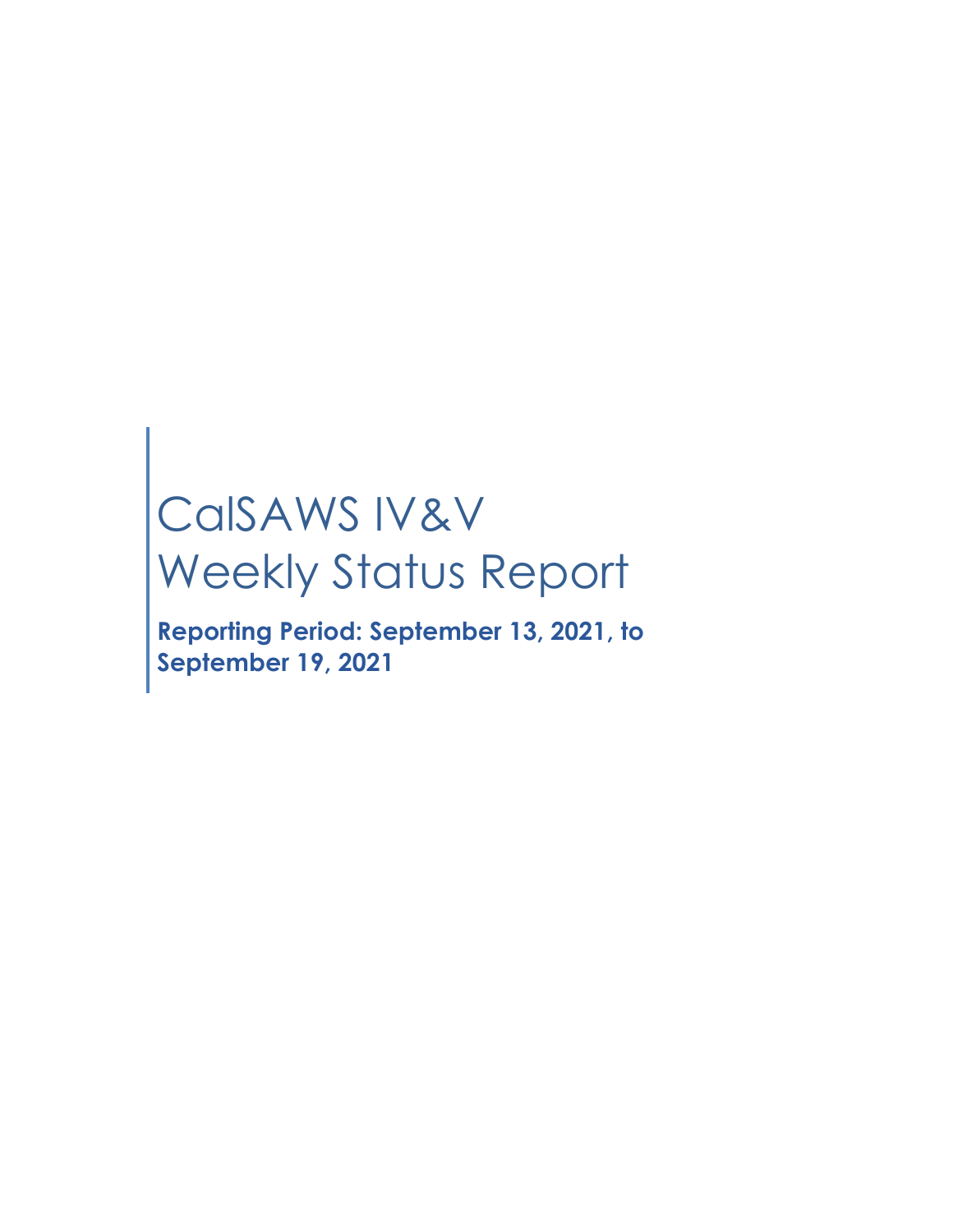#### **Table of Contents**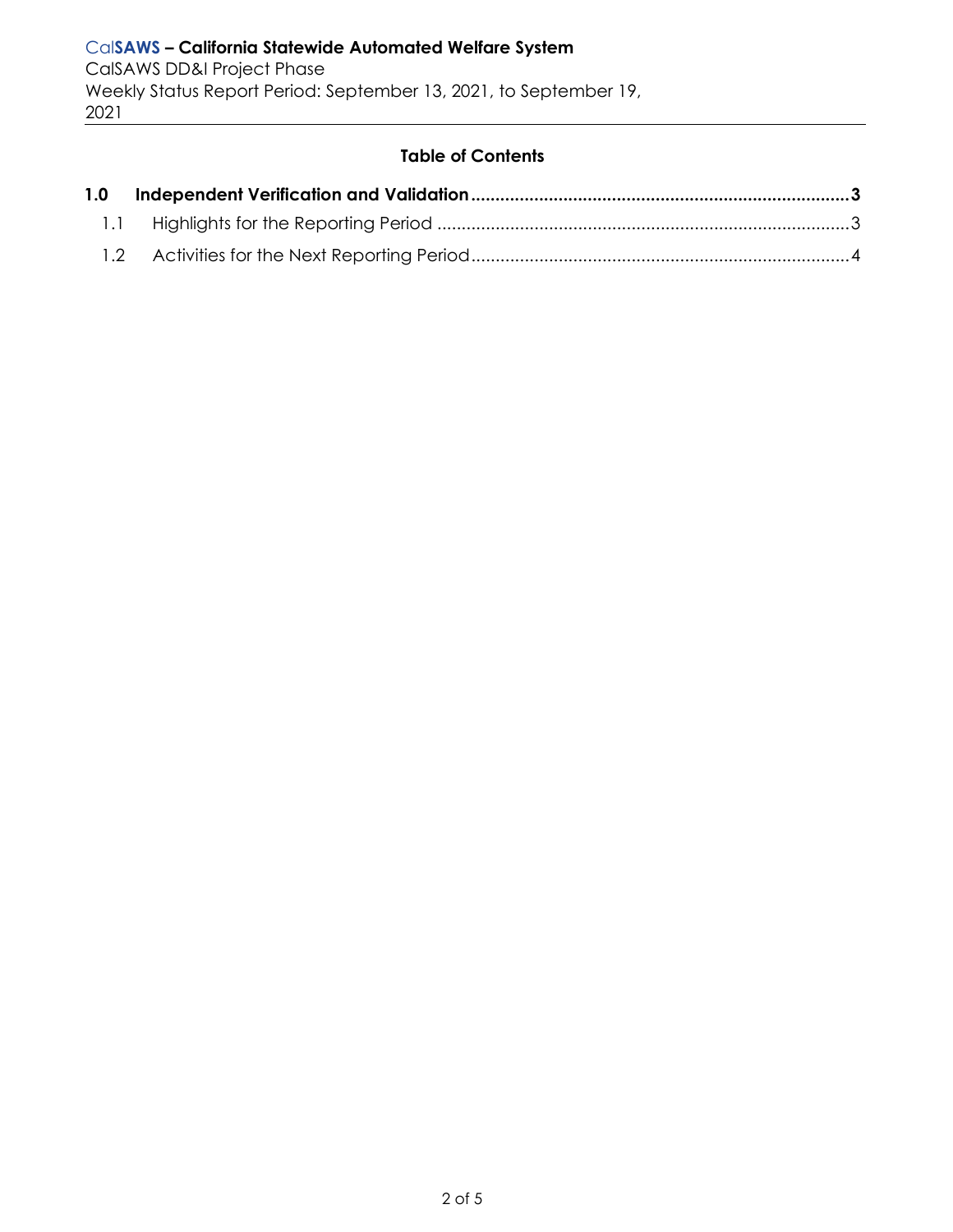#### Cal**SAWS – California Statewide Automated Welfare System**

CalSAWS DD&I Project Phase Weekly Status Report Period: September 13, 2021, to September 19, 2021

# <span id="page-2-0"></span>**1.0 Independent Verification and Validation**

## <span id="page-2-1"></span>**1.1 Highlights for the Reporting Period**

#### ► **Consortium Documentation Reviewed**

- o Accenture CalSAWS FDEL #61 Migration Work Plan Update #29
- o ClearBest #4.03 FDEL Assessment of Portal/Mobile App Requirements Traceability Matrix: Updates - Conclusion of Testing
- o Gainwell Print Services Monthly Status Report August 2021
- o PSC Materials
- o Project Communications (CIT / CRFI)

#### ► **Consortium Meetings Attended**

- o Analytics Weekly Roundup Meeting
- o Weekly Analytics/BenefitsCal Touch Point Meeting
- o Integrated Test Team Meeting
- o GA / GR Weekly Touch Point
- o CCB Meeting
- o CalSAWS Greenlight Readiness Status Meeting
- o BenefitsCal and Code For America Weekly Meeting
- o PSC Meeting
- o State Deep Dive
- o BenefitsCal State Partner UAT Orientation and Onboarding
- o BenefitsCal Citizenship Flow Discussion
- o BenefitsCal State Partner Release 1.2 Demo
- o Deliverable #66 Draft DED Walkthrough
- o BenefitsCal UAT Exit
- o Twice-Monthly Training/Implementation/Change Team Meeting
- o IV&V Meeting with Implementation Team
- o IV&V / PMO / QA Bi-Weekly Meeting
- o Monthly IV&V Meeting with CalSAWS Executive Director
- o CalSAWS FDEL #61 Migration Work Plan Update #29 Touchpoint Meeting
- o Bi-Weekly IV&V & OSI SAWS Check-in
- o Weekly Implementation Readiness Checkpoint
- o Conversion Strategic Direction, Touchpoint, Status Meeting
- o County Prep Phase Stakeholder Call (multiple)
- o CalSAWS Weekly Status
- o BenefitsCal Accenture / Deloitte Weekly Coordination
- o BenefitsCal Performance Test
- o CalSAWS/BenefitsCal Daily Interface Test Connect
- o BenefitsCal-CalSAWS PIT Standup and Triage (multiple)
- o Purge Daily Standup
- o Portal/Mobile Test Planning
- o CalSAWS Tech M&O Meeting
- o Batch Operations and Performance Update
- o Batch Performance and Regression Status Check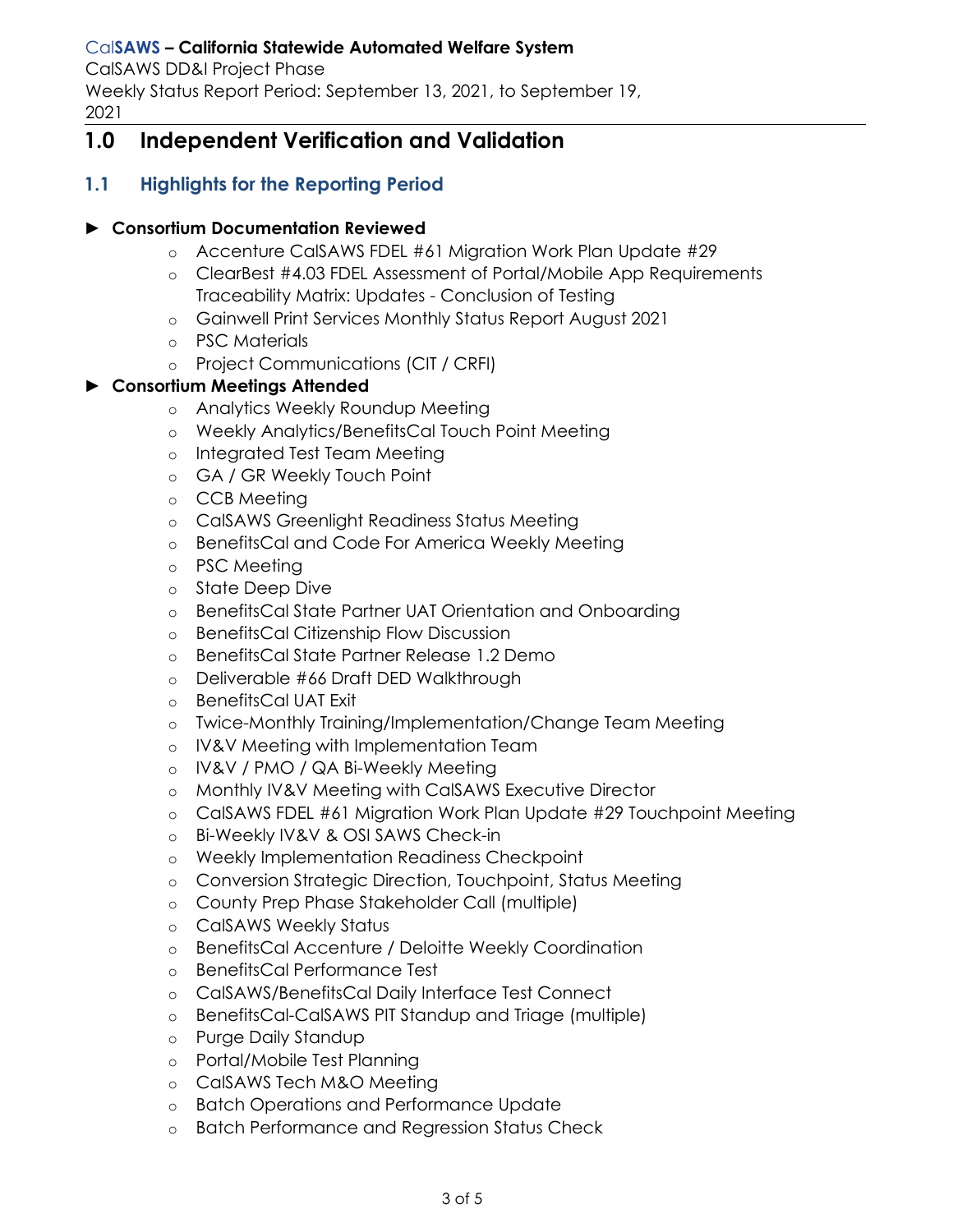#### Cal**SAWS – California Statewide Automated Welfare System**

CalSAWS DD&I Project Phase

Weekly Status Report Period: September 13, 2021, to September 19,

2021

- o CalWIN To-Be County Visits Process Flow Reviews Santa Clara and Tulare (Multiple)
- o CalWIN Training Advisory Council

#### ► **IV&V Deliverables Update**

- o Final #3 C-IV IV&V Go-Live Readiness Assessment Report
- ► **Other**
- o None

#### <span id="page-3-0"></span>**1.2 Activities for the Next Reporting Period**

#### ► **Consortium Documentation**

- o Accenture CalSAWS FDEL #61 Migration Work Plan Update #29
- o Accenture CalSAWS DDEL #62 RTM Update #8
- o Accenture CalSAWS DDED #66 Deployment Complete Milestone/Report C-IV
- o Project Communications (CIT / CRFI)

#### ► **Consortium Meetings to be Attended**

- o Analytics Weekly Roundup Meeting
- o Weekly BenefitsCal ST Test Status Connect
- o Integrated Test Team Meeting
- o GA / GR Weekly Touch Point
- o SCRB Meeting
- o BenefitsCal Demo Feedback for Release 1.0
- o IV&V Go Live Final Report Walkthrough with Implementation Team
- o TPOC C-IV Migration to CalSAWS
- o CalSAWS Go-Live Event Green Light Meeting
- o CalSAWS Virtual All Staff Meeting
- o LA County Imaging CNC Monthly Meeting
- o Monthly IV&V Meeting with CalSAWS Executive Director
- o Bi-Weekly IV&V, OSI, CDSS and DHCS SAWS Check-in
- o Weekly Implementation Readiness Checkpoint
- o Conversion Strategic Direction, Touchpoint, Status Meeting
- o County Prep Phase Stakeholder Call (multiple)
- o CalSAWS Weekly Status
- o Accenture Scrum of Scrums
- o BenefitsCal Accenture / Deloitte Weekly Coordination
- o BenefitsCal and Code For America Weekly Meeting
- o BenefitsCal Performance Test
- o CalSAWS/BenefitsCal Daily Interface Test Connect
- o BenefitsCal-CalSAWS PIT Standup and Triage (multiple)
- o Portal/Mobile Test Planning
- o Purge Daily Standup
- o Daily Stand Up for Upcoming Priority Release Items
- o CalSAWS Tech M&O Meeting
- o Batch Operations and Performance Update
- o Batch Performance and Regression Status Check